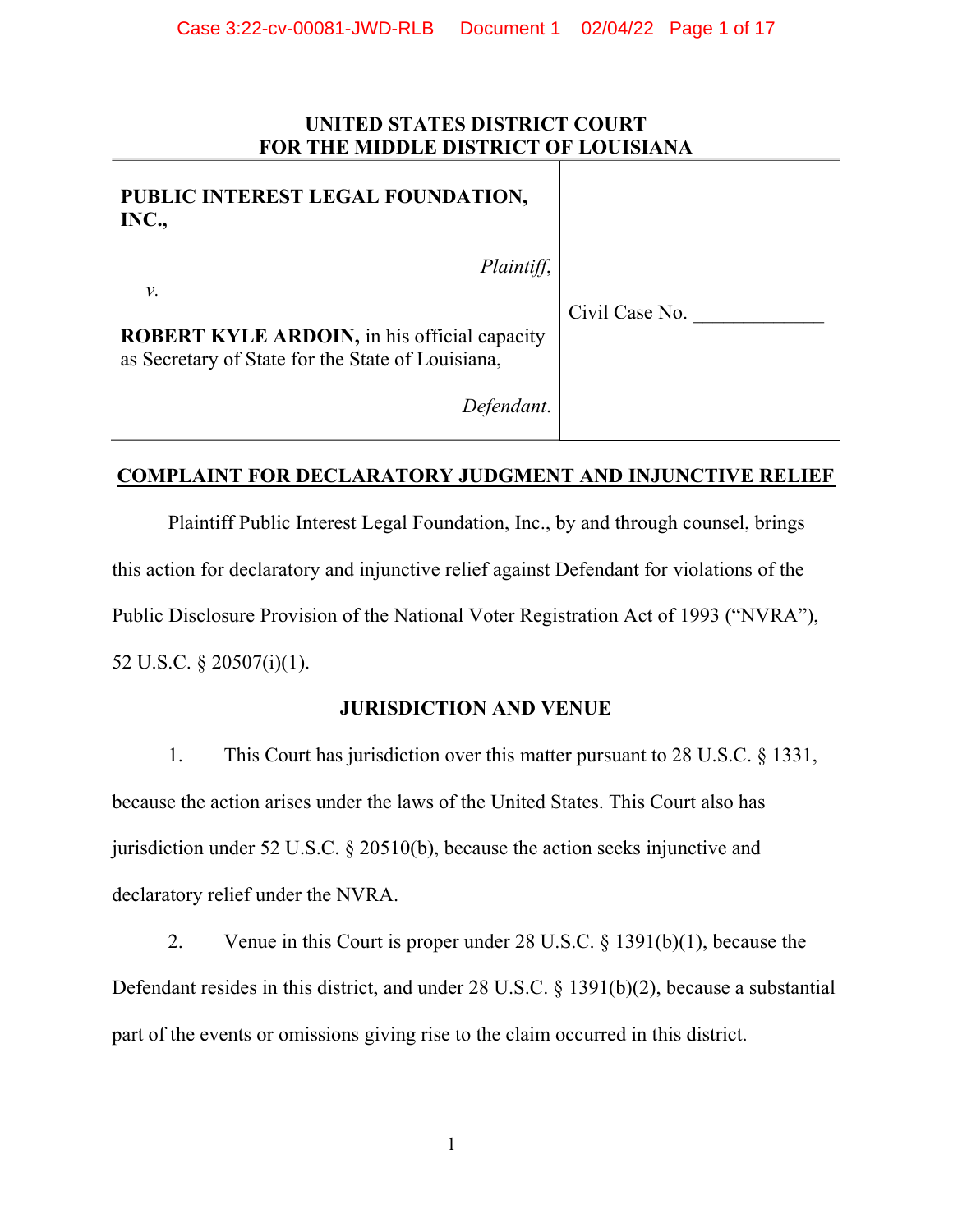#### **PARTIES**

3. The Public Interest Legal Foundation, Inc., ("Foundation") is a nonpartisan, 501(c)(3) public interest organization incorporated and based in Indianapolis, Indiana. The Foundation promotes the integrity of elections nationwide through research, education, remedial programs, and litigation. The Foundation regularly utilizes the NVRA's Public Disclosure Provision and state and federal open records laws that require government records be made available to the public. Using records and data compiled through these open records laws, the Foundation analyzes the programs and activities of state and local election officials in order to determine whether lawful efforts are being made to keep voter rolls current and accurate in accordance with federal and state law, and to determine whether eligible registrants have been improperly removed from voter rolls. The Foundation also uses records and data to produce and disseminate reports, articles, blog and social media posts, and newsletters in order to advance the public education aspect of its organizational mission.

4. Defendant Robert Kyle Ardoin is the Secretary of State for the State of Louisiana. Defendant has been designated "the chief election officer of the state," La. Const. Art. IV, § 7, and is "responsible for coordination of State responsibilities under [the National Voter Registration] Act." 52 U.S.C. § 20509. Defendant is sued in his official capacity only.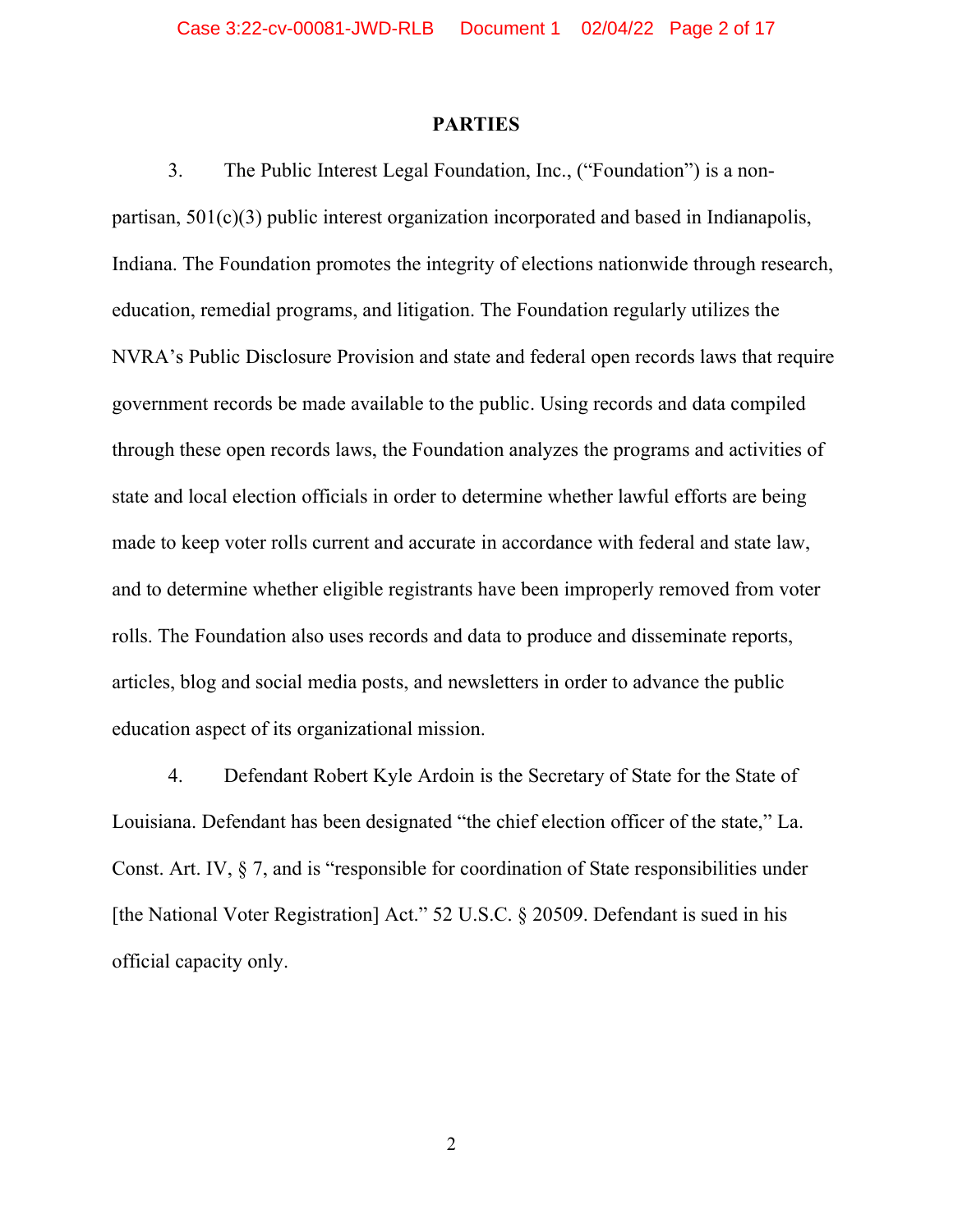#### BACKGROUND

#### The NVRA

5. The NVRA provides, in relevant part, "Each State shall maintain for at least 2 years and shall make available for public inspection and, where available, photocopying at a reasonable cost, all records concerning the implementation of programs and activities conducted for the purpose of ensuring the accuracy and currency of official lists of eligible voters[.]" 52 U.S.C. § 20507(i)(1) (hereafter, the "Public Disclosure Provision").<sup>1</sup>

6. The Public Disclosure Provision "embodies Congress's conviction that Americans who are eligible under law to vote have every right to exercise their franchise, a right that must not be sacrificed to administrative chicanery, oversights, or inefficiencies." Project Vote/Voting for Am., Inc. v. Long, 682 F.3d 331, 334-35 (4th Cir. 2012).

7. The Public Disclosure Provision is designed to "ensure that election officials are fulfilling their list maintenance duties" and is "available to any member of the public." Bellitto v. Snipes, No. 16-cv-61474, 2018 U.S. Dist. LEXIS 103617, at \*12 (S.D. Fla. Mar. 30, 2018). The Public Disclosure Provision "convey[s] Congress's intention that the public should be monitoring the state of the voter rolls and the adequacy of election officials' list maintenance programs. Accordingly, election officials must provide full public access to all records related to their list maintenance activities, including their voter rolls." *Id.* at \*12-13. Simply, all voter list maintenance records

<sup>&</sup>lt;sup>1</sup> The records described by the Public Disclosure Provision are common referred to as "voter list maintenance records."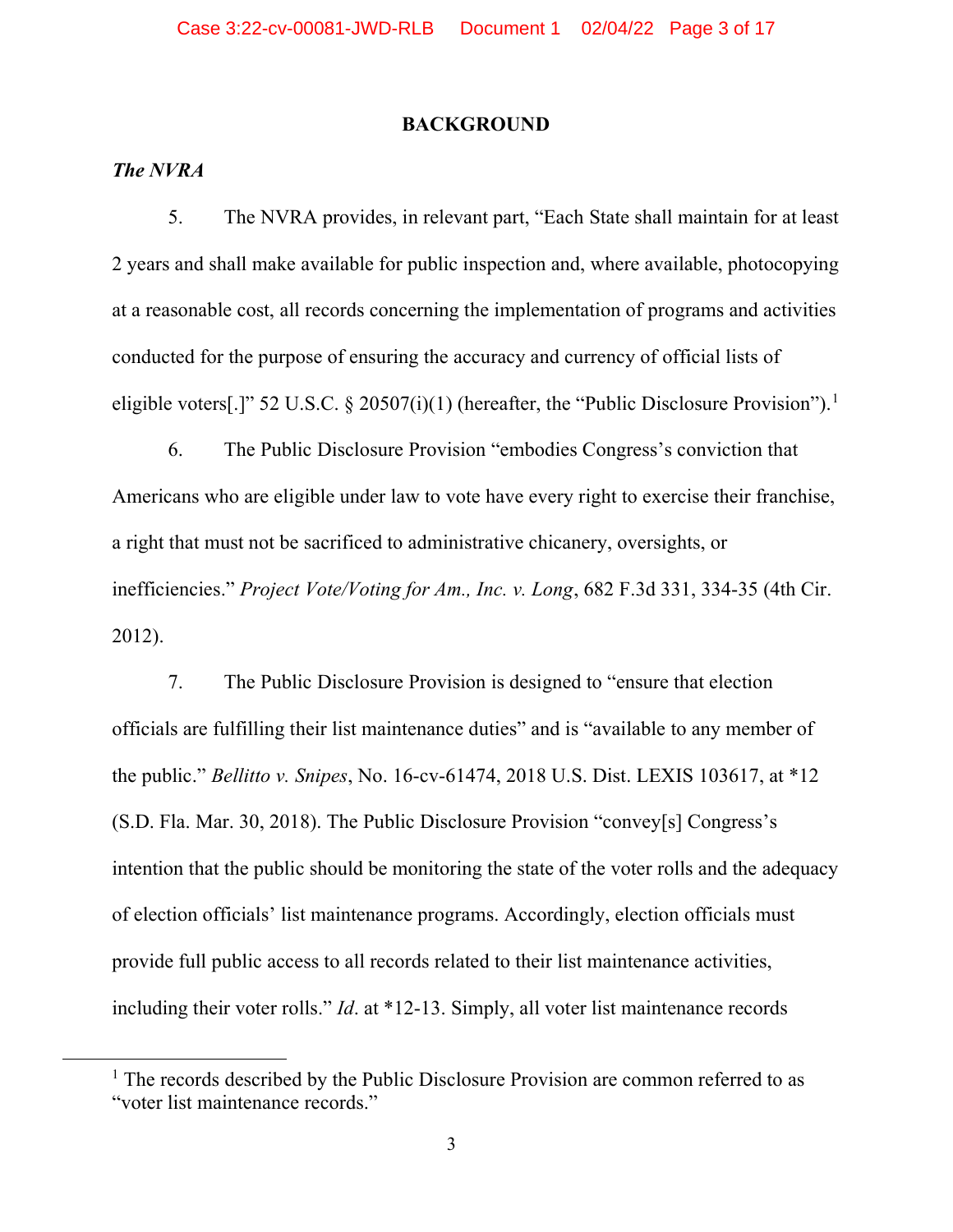concerning the removal of deceased registrants are subject to physical public inspection and photocopying.

#### The Electronic Registration Information Center

8. The Electronic Registration Information Center ("ERIC") "is a non-profit organization with the sole mission of assisting states to improve the accuracy of America's voter rolls and increase access to voter registration for all eligible citizens." Home, https://ericstates.org/.

9. ERIC is imposing requirements on Louisiana that are void against public policy—namely, ERIC limits the release of public Louisiana voter list maintenance records in contravention of the NVRA.

10. ERIC is "is managed by a Board of Directors comprised of a representative from each member state – either its chief election official or their designee." ERIC: Summary of Membership Guidelines and Procedures, https://ericstates.org/wpcontent/uploads/2019/06/ERIC-Membership-Summary-v20190603.pdf (last accessed Feb. 3, 2022) (hereafter, "ERIC Membership Guidelines").

11. ERIC "[m]embers pay a one-time membership fee of \$25,000" and "annual dues." Id.

12. Louisiana became a member of ERIC in 2014.<sup>2</sup> See ERIC 2017 Annual Report at 9, https://ericstates.org/wp-

 $2$  According to ERIC's website, as of October 2021, the following are members of ERIC: "Alabama, Alaska, Arizona, Colorado, Connecticut, Delaware, Florida, Georgia, Illinois, Iowa, Kentucky, Louisiana, Maine, Maryland, Michigan, Minnesota, Missouri, Nevada, New Mexico, Ohio, Oregon, Pennsylvania, Rhode Island, South Carolina, Texas, Utah,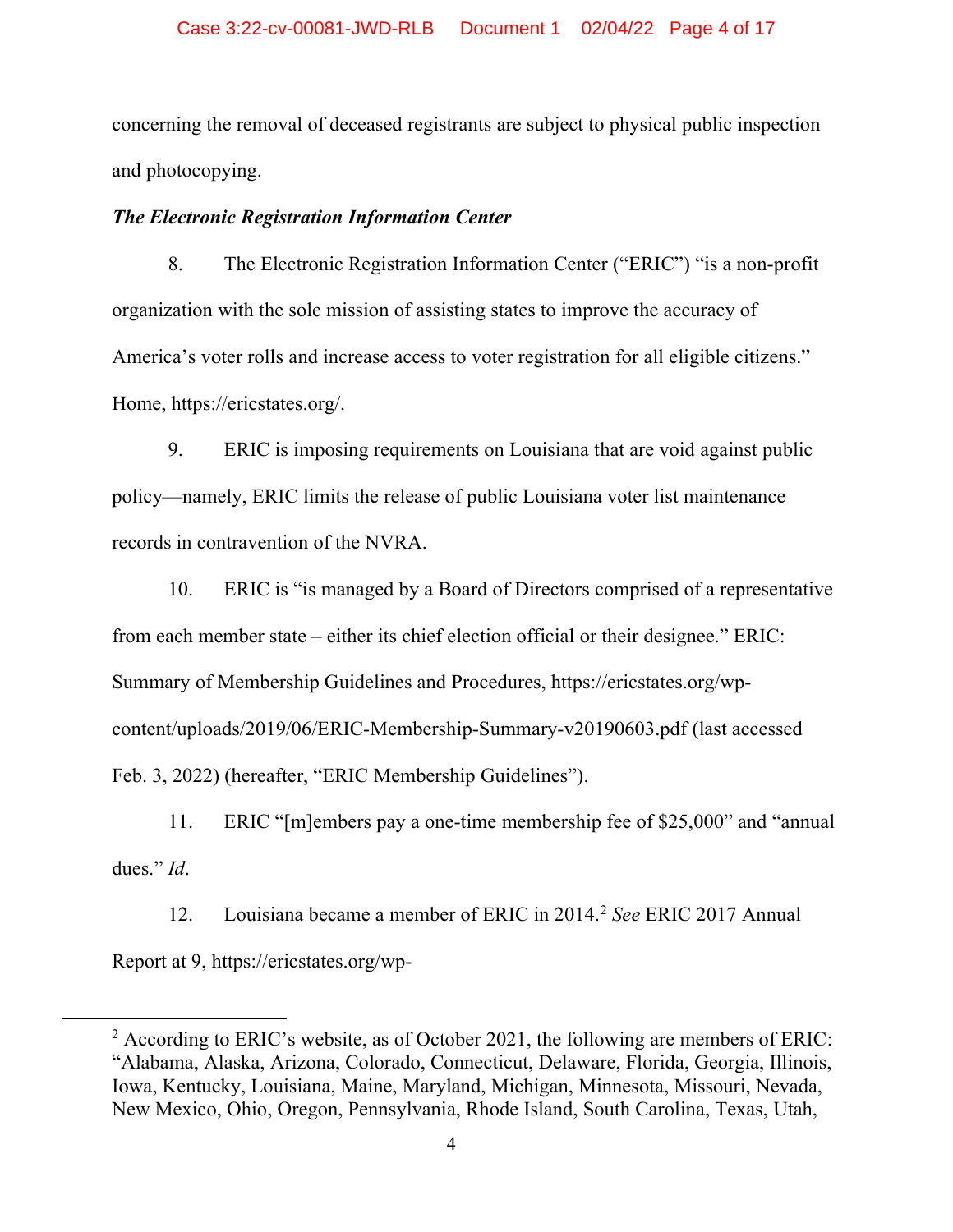content/uploads/2019/01/FINAL\_ERIC\_2017\_Annual\_Report.pdf (last accessed Feb. 3, 2022) (hereafter, "ERIC Annual Report").

13. On January 27, 2022, Louisiana announced it was suspending its participation in ERIC, citing "concerns raised by citizens, government watchdog organizations and media reports about potential questionable funding sources and that possibly partisan actors may have access to ERIC network data for political purposes, potentially undermining voter confidence." Kyle Ardoin, News Release, Jan. 27, 2022 (attached as Exhibit A).

14. All members of ERIC, including Louisiana, signed the ERIC "Membership Agreement," which "sets forth the terms and conditions of membership" in ERIC. ERIC Bylaws, Article II, Section 3 (PDF page 4), https://ericstates.org/wpcontent/uploads/2020/02/ERIC\_Bylaws\_01-2020.pdf (hereafter, "ERIC Bylaws") (last accessed Feb. 3, 2022).

15. Per the ERIC Membership Agreement, voter list maintenance records concerning deceased registrants are generated by Louisiana and given to ERIC and, ERIC provides Louisiana with voter list maintenance records. Specifically, the Membership Agreement says that Louisiana provides the following to ERIC "every sixty (60) days":

 $\bullet$  "(1) all inactive and active voter files" and,

Vermont, Virginia, Washington, West Virginia, and Wisconsin. The District of Columbia is also a member. (31 states plus D.C.)." FAQs, Which States Are Members of ERIC?, https://ericstates.org/.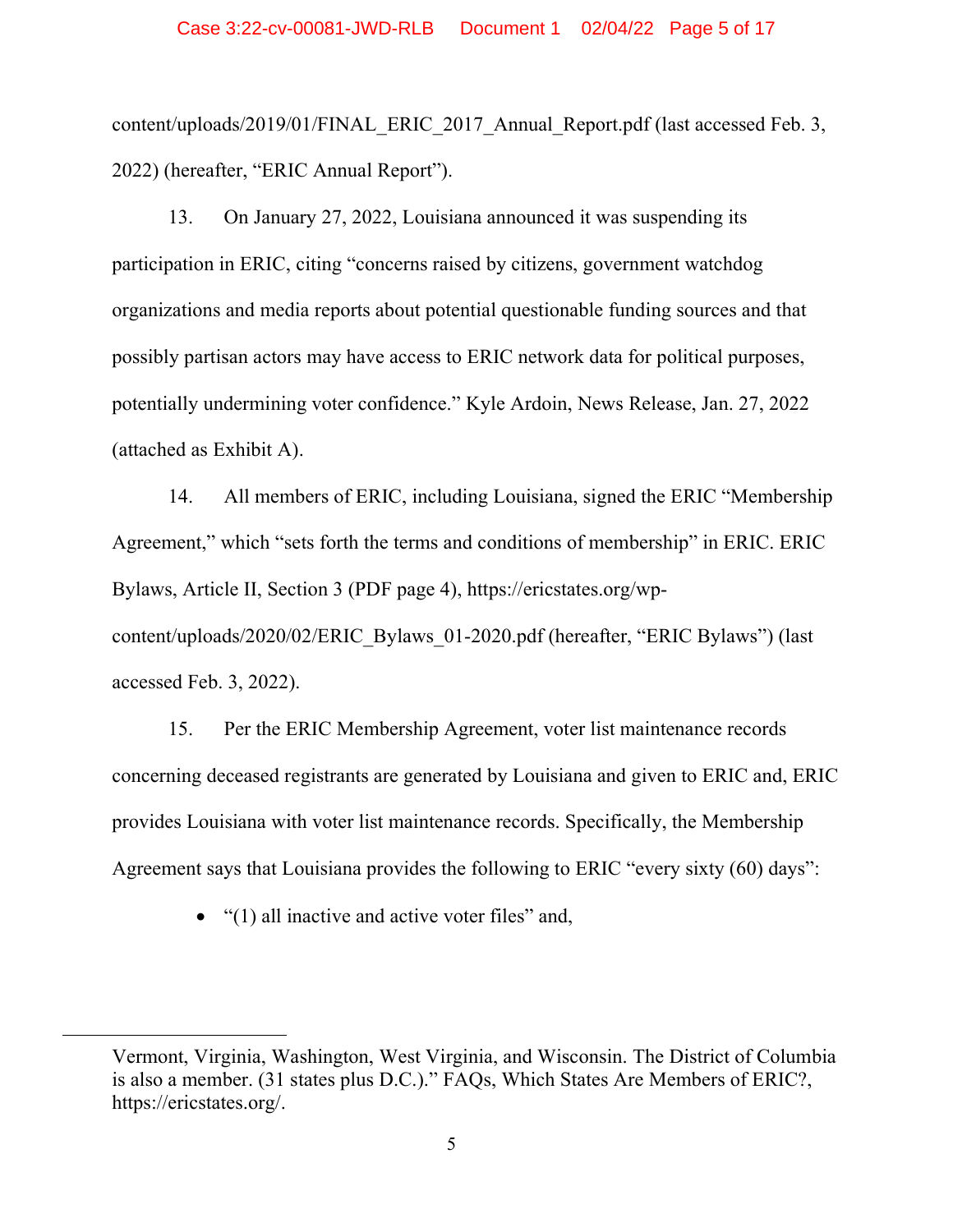$\bullet$  "(2) all licensing or identification contained in the motor vehicles database."

ERIC Bylaws, Exhibit A (Membership Agreement) at Section 2(b) (PDF page 17).

16. Louisiana must also and does "use its best efforts to transmit, on a regular basis, data relating to individuals that exists in the records of other agencies within its jurisdiction that perform any voter registration functions, including, but not limited to, those required to perform voter registration pursuant to the National Voter Registration Act[.]" ERIC Bylaws, Exhibit A (Membership Agreement) at Section 3 (PDF page 17). These data are voter list maintenance records subject to public inspection under the NVRA.

17. ERIC "process[es] data that relates to the maintenance of [Members'] voter registration lists and provide[s] regular (at least on a monthly basis) reports to [each] Member." ERIC Bylaws, Exhibit A (Membership Agreement) at Preamble (PDF page 16).

18. From ERIC, Louisiana and "[e]ach member state receives reports that show voters who have moved within their state, voters who have moved out of state, voters who have died, duplicate registrations in the same state and individuals who are potentially eligible to vote but are not yet registered." FAQs, What Reports Do States Receive From ERIC, https://ericstates.org/ (emphasis added). These data are voter list maintenance records subject to public inspection under the NVRA.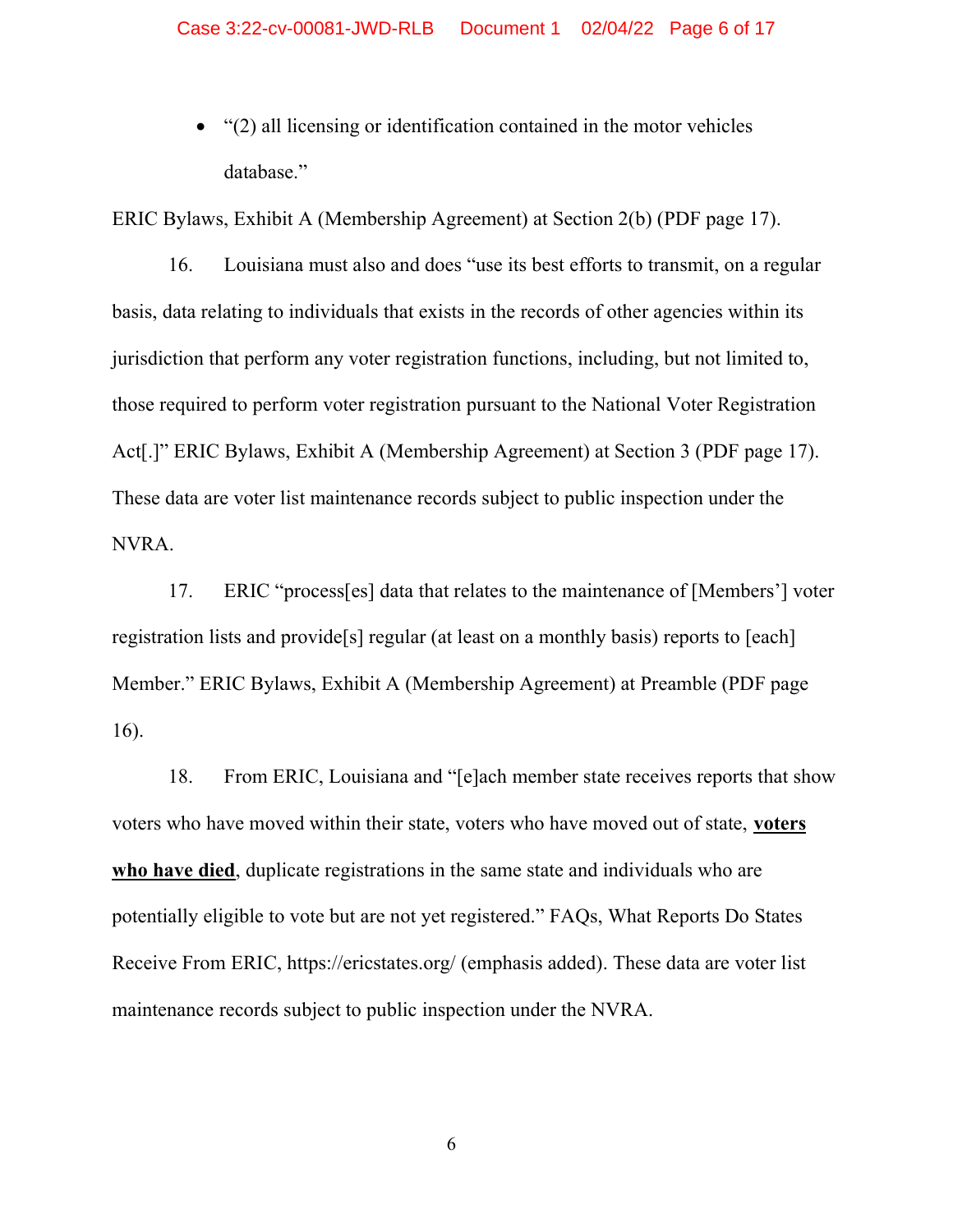#### Case 3:22-cv-00081-JWD-RLB Document 1 02/04/22 Page 7 of 17

19. "The Social Security Death Master File, sometimes referred to as the 'Social Security Death Index,' is used by ERIC to identify voters who have died so that they can be removed from ERIC states' voter rolls." ERIC Annual Report at 6.

20. Louisiana receives data from ERIC showing registrants who are deceased or likely deceased (hereafter "ERIC Deceased Data"). These data are voter list maintenance records subject to public inspection under the NVRA.

21. When Louisiana receives ERIC Deceased Data showing deceased registrants, Louisiana is required to, "at a minimum, initiate contact with th[ose] voter[s] in order to correct the inaccuracy or obtain information sufficient to inactivate or update the voter[s'] record[s]." *Id.* at 5(b) (PDF page 20).

22. The ERIC Membership Agreement provides that Louisiana "has ninety (90) days after the data was sent to initiate contact with at least 95% of the voters on whom data indicating a record was inaccurate or out-of-date … was provided." Id.

23. The ERIC Membership Agreement provides further, "Within ten (10) business days of the ninetieth day, [Louisiana] shall provide a written certification to the Executive Director of ERIC that Member has complied or not complied with" the requirements described in paragraphs 21 and 22. Id.

24. Louisiana uses ERIC Deceased Data to conduct voter list maintenance programs and activities required by state law and the NVRA, including cancellation of registrations belonging to deceased individuals. See 52 U.S.C. § 20507(a)(4)(A). These data are voter list maintenance records subject to public inspection under the NVRA.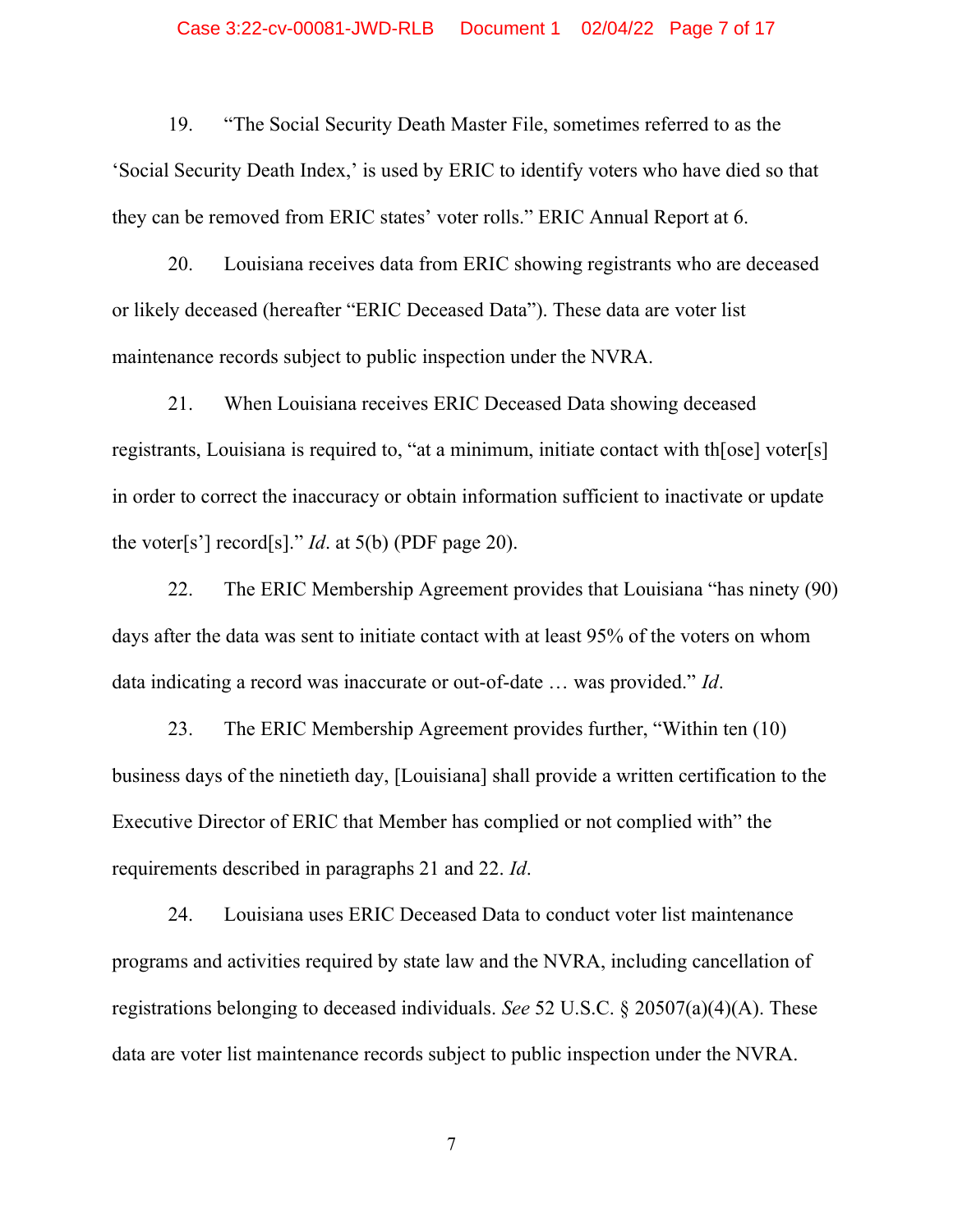#### Case 3:22-cv-00081-JWD-RLB Document 1 02/04/22 Page 8 of 17

25. The ERIC Membership Agreement prevents Louisiana from disclosing records Louisiana is otherwise legally required to disclose without first obtaining a court order. ERIC Bylaws, Exhibit A (Membership Agreement) at Section 4(a) (PDF page 15) ("Should a Member receive a request to disclose ERIC Data and determines that it is legally obligated, in whole or in part, to comply with such request, it shall not make the disclosure without first obtaining a court order compelling it to do so, a copy of which shall be provided to ERIC.") (emphasis added). A "court order" is not required for parties to exercise the right to publicly inspect voter list maintenance records that was established by Congress in the NVRA.

#### Criticism of ERIC

26. The accuracy of ERIC reports, on which Louisiana and other member states rely to remove registrants from the voter rolls, has been criticized. Barbara Arnwine, the former executive director of the Lawyers' Committee for Civil Rights Under Law, stated, "ERIC should be called ERROR because it's that erroneous and that full of flaws." Palast, ERIC Crow, Jim Crow's liberal twin (July 15, 2020),

https://www.nationofchange.org/2020/07/15/eric-crow-jim-crows-liberal-twin/.

27. The Brennan Center for Justice reported the following in a 2019 report:

Wisconsin … reported that although ERIC was helpful in updating more than 25,000 registration addresses in 2017 and 2018, it also resulted in more than 1,300 voters signing 'supplemental poll lists' at a spring 2018 election, indicating that they had not in fact moved and were wrongly flagged.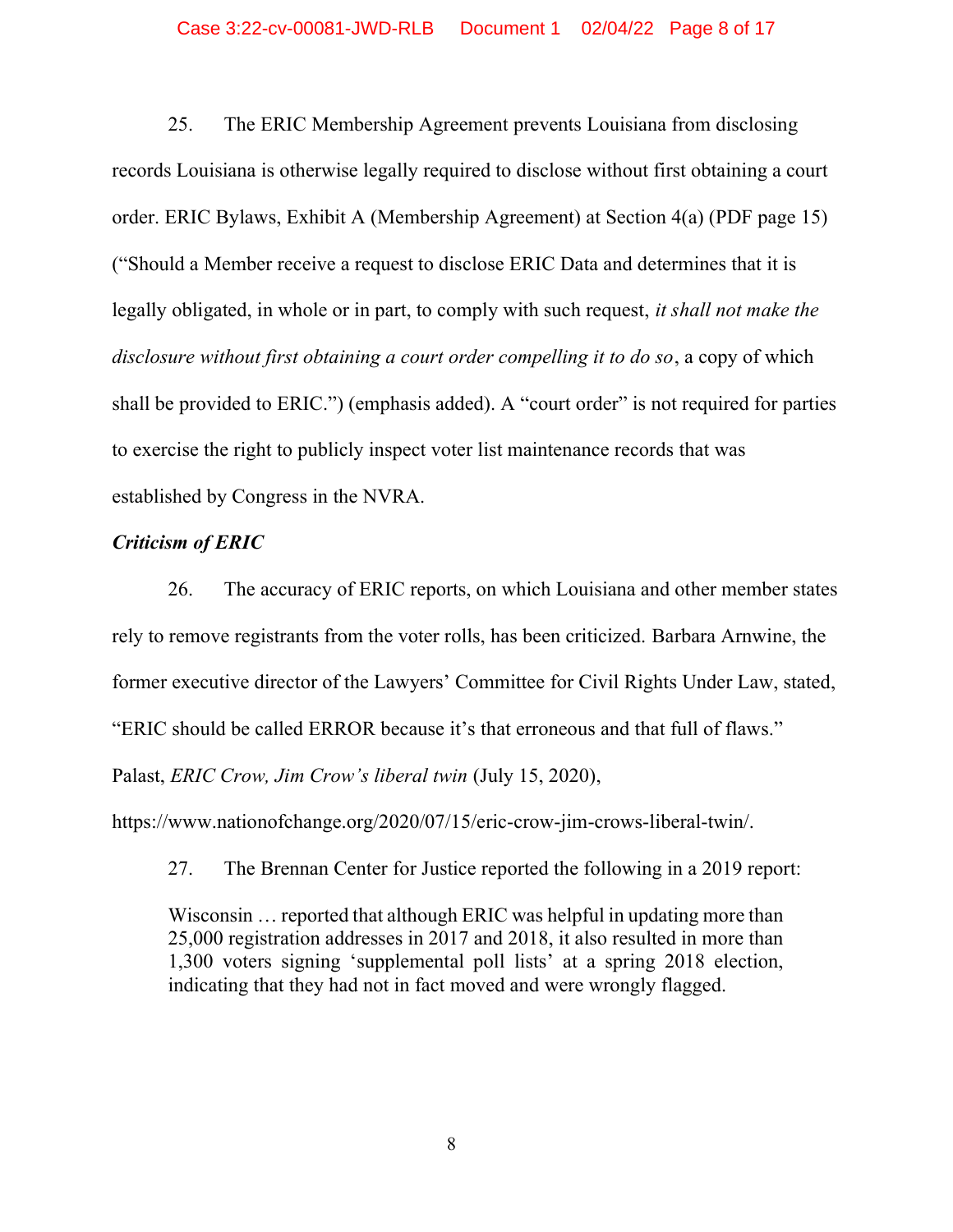Brater et al., Purges: A Growing Threat to the Right to Vote at 9 (2019),

https://www.brennancenter.org/sites/default/files/2019-

08/Report Purges Growing Threat.pdf (last accessed Feb. 3, 2022).

28. Marc Meredith, an associate professor in the Department of Political

Science at the University of Pennsylvania, stated,

While ERIC is usually correct, sometimes they're wrong, and it turns out they're more likely to be wrong in the case where the registrant is a racial or ethnic minority as opposed to a white registrant[.]

Kristen de Groot, Penn Today, The racial burden of cleaning voter rolls (Feb. 24, 2021),

https://penntoday.upenn.edu/news/racial-burden-cleaning-voter-rolls (last accessed Feb.

3, 2022).

29. A Yale University-led study of ERIC in Wisconsin

found that at least 4% of people listed as suspected 'movers' cast ballots in 2018 elections using addresses that were wrongly flagged as out of date. Minority voters were twice as likely as white voters to cast their ballot with their original address of registration after the state marked them as having moved, the study showed.

Yale University, Study uncovers flaws in process for maintaining state voter rolls (Feb.

26, 2021), https://phys.org/news/2021-02-uncovers-flaws-state-voter.html (last accessed

Feb. 3, 2022).

30. The Yale study's lead author, political scientist Gregory A. Huber, stated,

The process of maintaining states' voter-registration files cries out for greater transparency[.] … Our work shows that significant numbers of people are at risk of being disenfranchised, particularly those from minority groups. Unfortunately, we don't know enough about the process used to prune voter rolls nationwide to understand why mistakes occur and how to prevent them.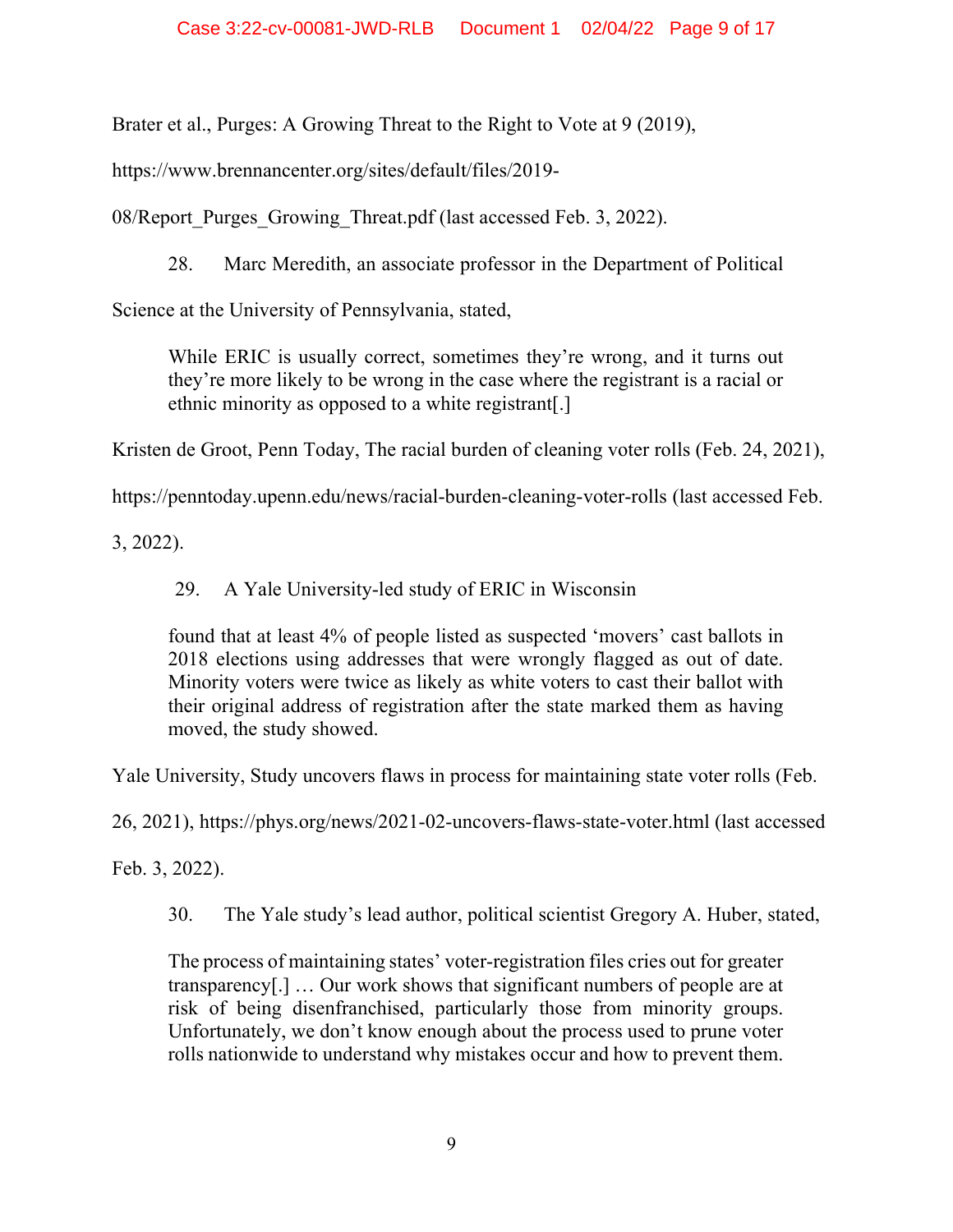Id.

# Defendant is Denying the Foundation Access to Voter List Maintenance Records

31. On August 11, 2021, the Foundation emailed a letter to the Defendant's

office. The letter requested the following records, pursuant to the NVRA's Public

Disclosure Provision:

- 1. All "ERIC Data"<sup>3</sup> received from ERIC during the years 2019, 2020, and 2021 concerning registered voters identified as deceased or potentially deceased.
- 2. All reports and/or statewide-voter-registration-system-generated lists showing all registrants removed from the list of eligible voters for reason of death for the years 2019, 2020, and 2021. Such lists will optimally include unique voter identification numbers, county or locality, full names, addresses, and dates of birth.

Exhibit B (hereafter, the "Request").

32. On September 26, 2021, Defendant's counsel acknowledged the Request

and requested thirty (30) days to review the Request and provide a response.

33. At various times thereafter, Defendant's counsel requested extensions of

sixty (60) and thirty (30) days to provide a response to the Request.

34. Thereafter, on January 13, 2022, Defendant's counsel informed the

Foundation that "additional time" was required to provide a response to the Request and

that counsel hoped to have a response for the Foundation later in the month of January.

35. The Foundation received no further response in the month of January.

<sup>&</sup>lt;sup>3</sup> The Foundation defined "ERIC Data" as the "'data included in reports provided by ERIC' to member states concerning deceased and relocated registrants, and other information related to voter registration list maintenance." Exhibit B at 1 (quoting ERIC Bylaws, Exhibit A (Membership Agreement) at Section 4(a) (PDF page 18)).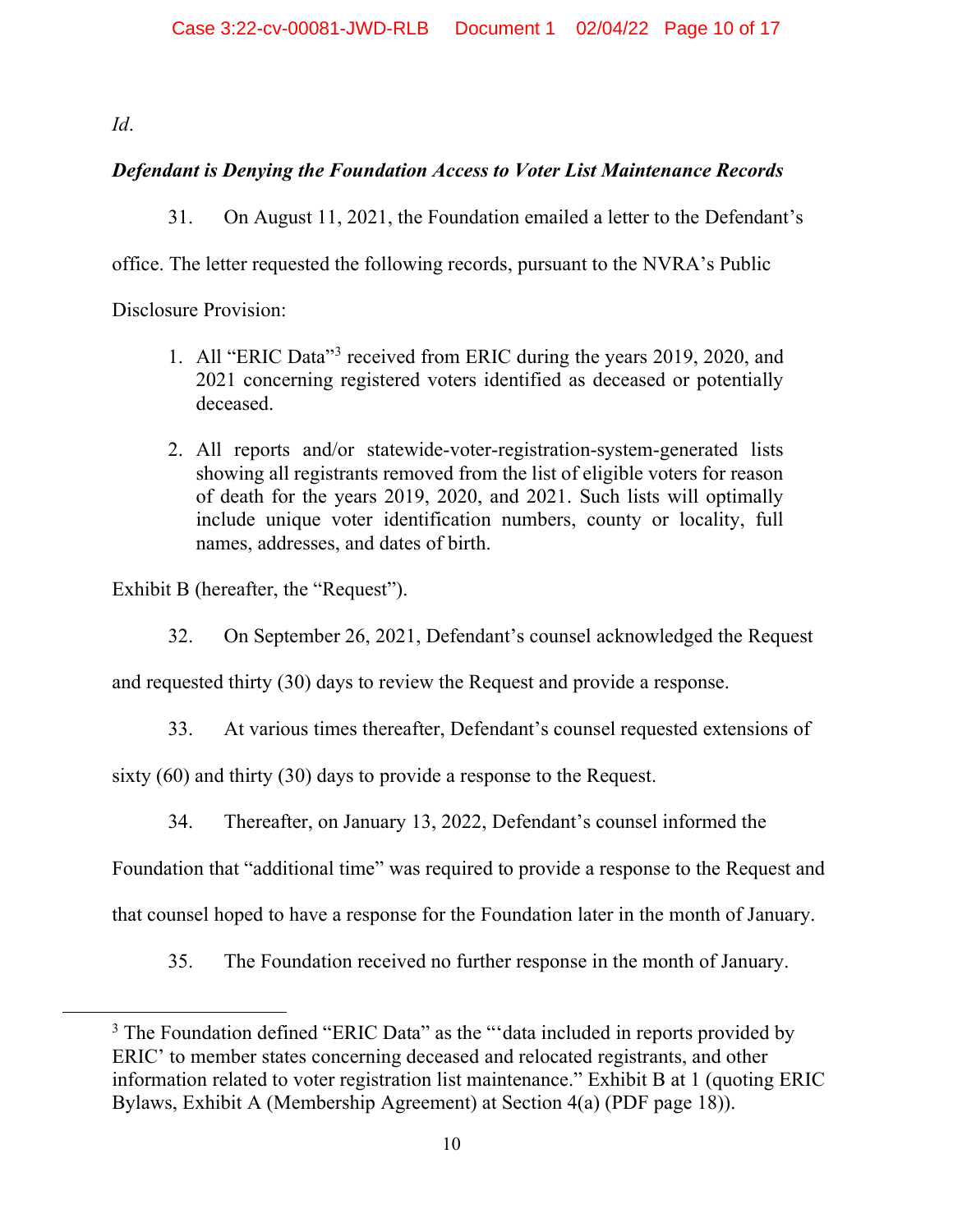#### The Foundation Notified Defendant that He is Violating the NVRA

36. On January 24, 2022, the Foundation notified Defendant and his counsel that Defendant is in violation of the NVRA for failure to permit inspection of voter list maintenance records as required by 52 U.S.C. § 20507(i). Exhibit C at 1 (hereafter, the "Notice Letter").

37. The Foundation sent the Notice Letter to Defendant via email and facsimile, and later sent a copy via certified mail through the United States Postal Service.

38. The Notice Letter notified Defendant that the requested records fall within the scope of the NVRA. Exhibit C at 2.

39. The Notice Letter further notified Defendant, "Failure to permit public inspection or otherwise provide copies of the requested records is a violation of federal law for which the NVRA provides a private right of action." Exhibit C at 2.

40. The Notice Letter further notified Defendant that litigation may commence against him if the violation about which he was notified was not cured within 90 days of her receipt of the letter. Exhibit C at 2 (citing 52 U.S.C. § 20510(b)(2)).

41. By sending the Notice Letter to Defendant, the Foundation complied with the NVRA's pre-litigation notice requirements. See 52 U.S.C.  $\S 20510(b)(1)-(2)$ .

### Defendant Confirms the Denial of the Request

42. On February 3, 2022, Defendant's counsel emailed a letter to the Foundation confirming that the Foundation's Request is denied. Exhibit D (hereafter, "Denial Letter").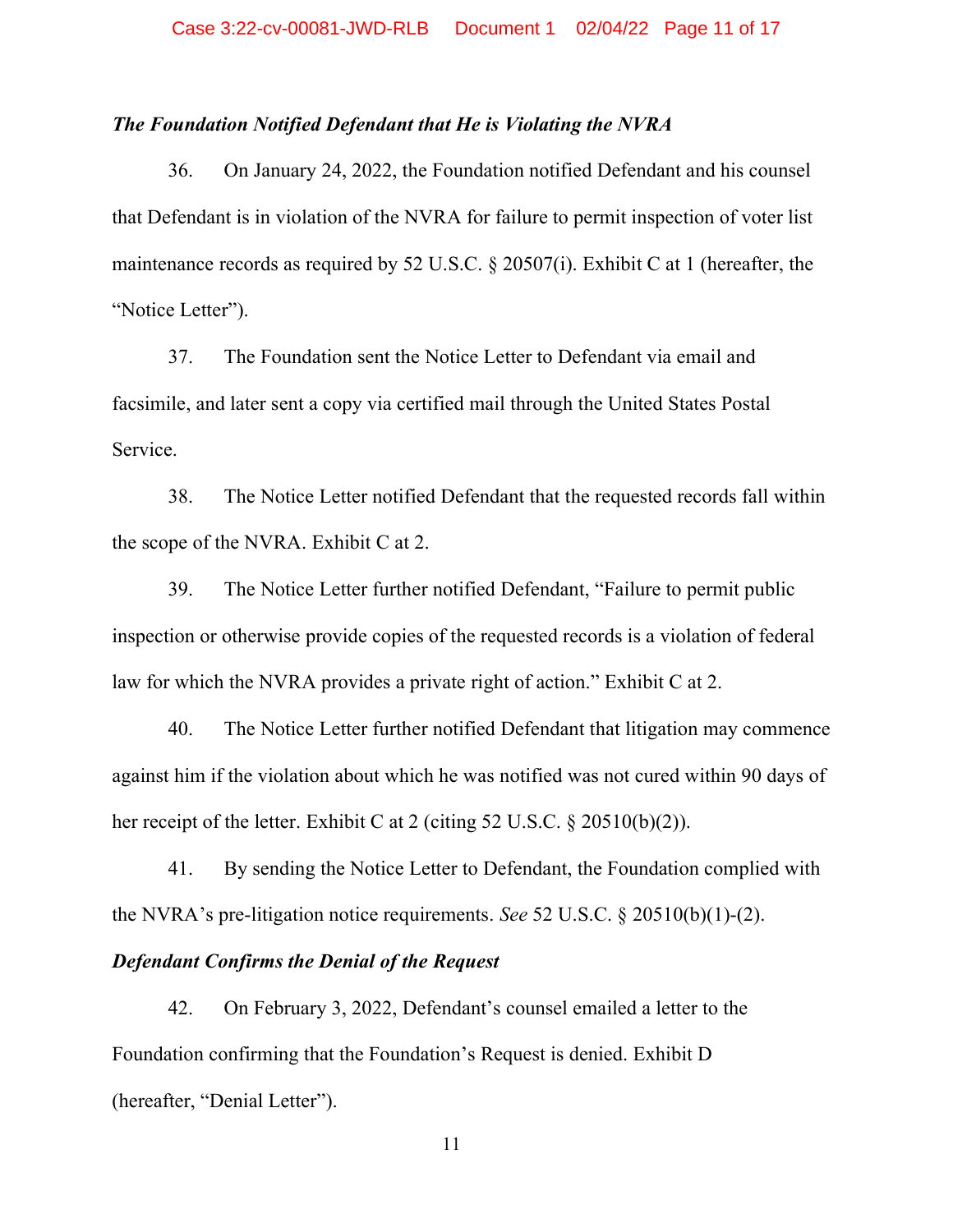43. The Denial Letter denied Request 1, stating, "The information you are seeking for this portion of your request is protected from disclosure not only by the ERIC Membership Agreement, but also by federal law and regulations. See 42 U.S.C. §1306c; 15 C.F.R. §1110.102." Exhibit D at 1.

44. The Denial Letter stated further, "It is the position of the Department of State that the NVRA does not require disclosure of records or information when such records or information are otherwise prohibited from disclosure." Exhibit D at 1.

45. The Denial Letter denied Request 2, in part, stating that "pursuant to La. R.S.  $18:154(C)(1)$ , the day and month of the date of birth of registrants is protected and exempt from disclosure." Exhibit D at 2.

46. The Denial Letter also impermissibly conditioned receipt of "year of birth" information on the payment of "additional processing costs." Exhibit D at 2.

47. Imposition of processing costs is impermissible because the NVRA permits only the imposition of the "reasonable cost" of photocopying responsive records. 52 U.S.C. § 20507(i)(1).

48. The Denial Letter further explained that the Foundation's request for address information is denied because "that information is not included in these lists." Exhibit D at 2.

49. Defendant provided no responsive records with the Denial Letter.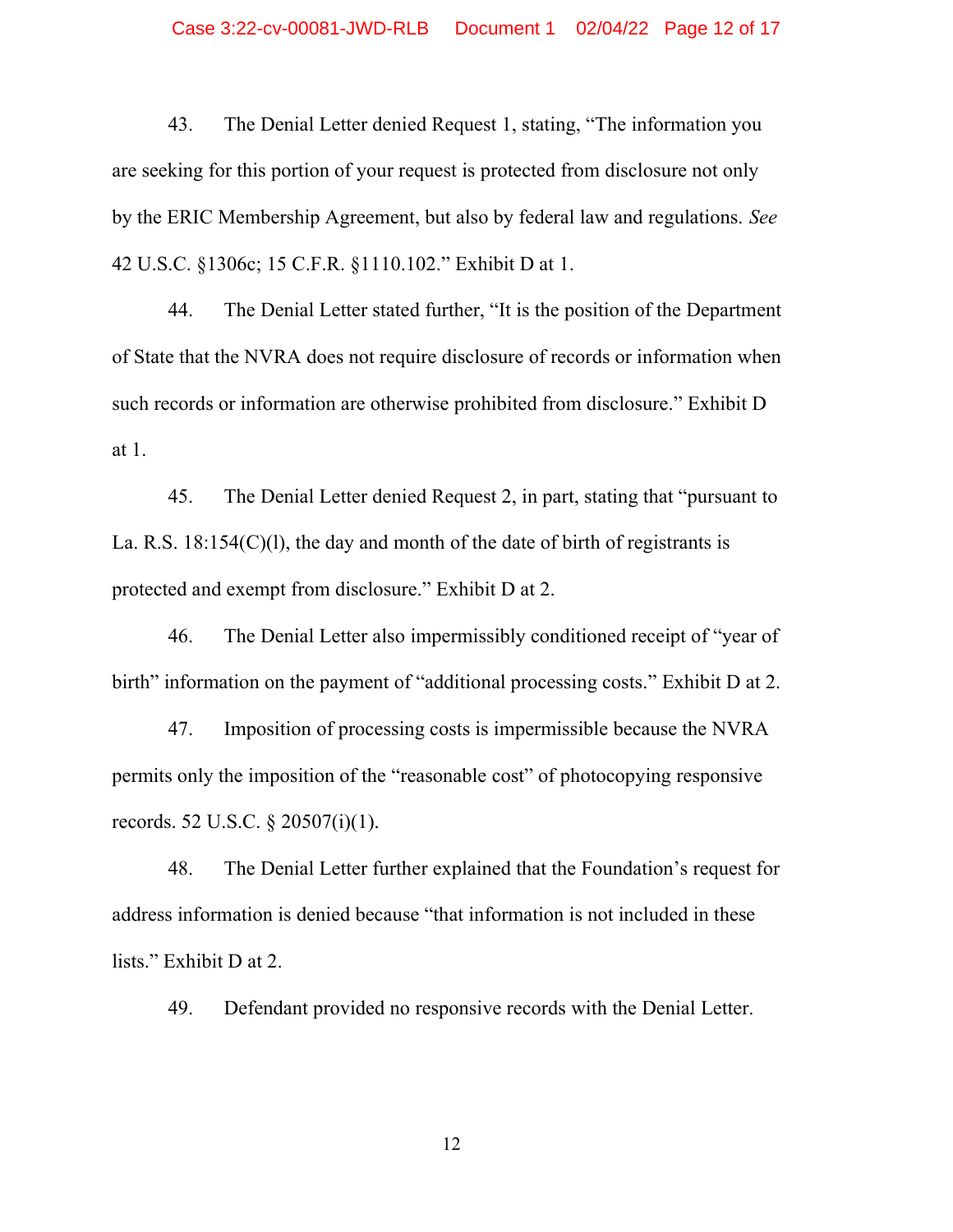### Defendant Has Not Cured the NVRA Violation and Further Efforts to Obtain the Requested Records Would be Futile

50. Defendant received the NVRA Notice Letter via email and facsimile on January 24, 2022.

51. The NVRA typically affords violating parties ninety (90) days to cure NVRA violations. 52 U.S.C. § 20510(b)(2). "The apparent purpose of the notice provision is to allow those violating the NVRA the opportunity to attempt compliance with its mandates before facing litigation." Ga. State Conference of the NAACP v. Kemp, 841 F. Supp. 2d 1320, 1335 (N.D. Ga. 2012).

52. The purpose of the NVRA's notice and curative period is not served when the violating party states that he is unwilling or unable to cure the violation, as is the case here, due to the ERIC Membership Agreement, federal law and regulation, and Louisiana law. Exhibit D at 1-2.

53. Under these circumstances, it would be a futile and injurious act to wait any additional amount of time before seeking relief, much less to wait ninety days. The NVRA does not require such futile acts. See Ass'n of Cmty. Orgs. for Reform Now v. Miller, 129 F.3d 833, 838 (6th Cir. 1997) ("[W]e agree with the district court that requiring these plaintiffs to file individual notice where Michigan had already ignored ACORN's actual notice amounts to requiring performance of futile acts."); Ga. State Conference of the NAACP v. Kemp, 841 F. Supp. 2d 1320, 1335 (N.D. Ga. 2012) ("Just as the Miller court declined to require parties not named on the notice letter to send separate notice where it was clear from the circumstances that Michigan would not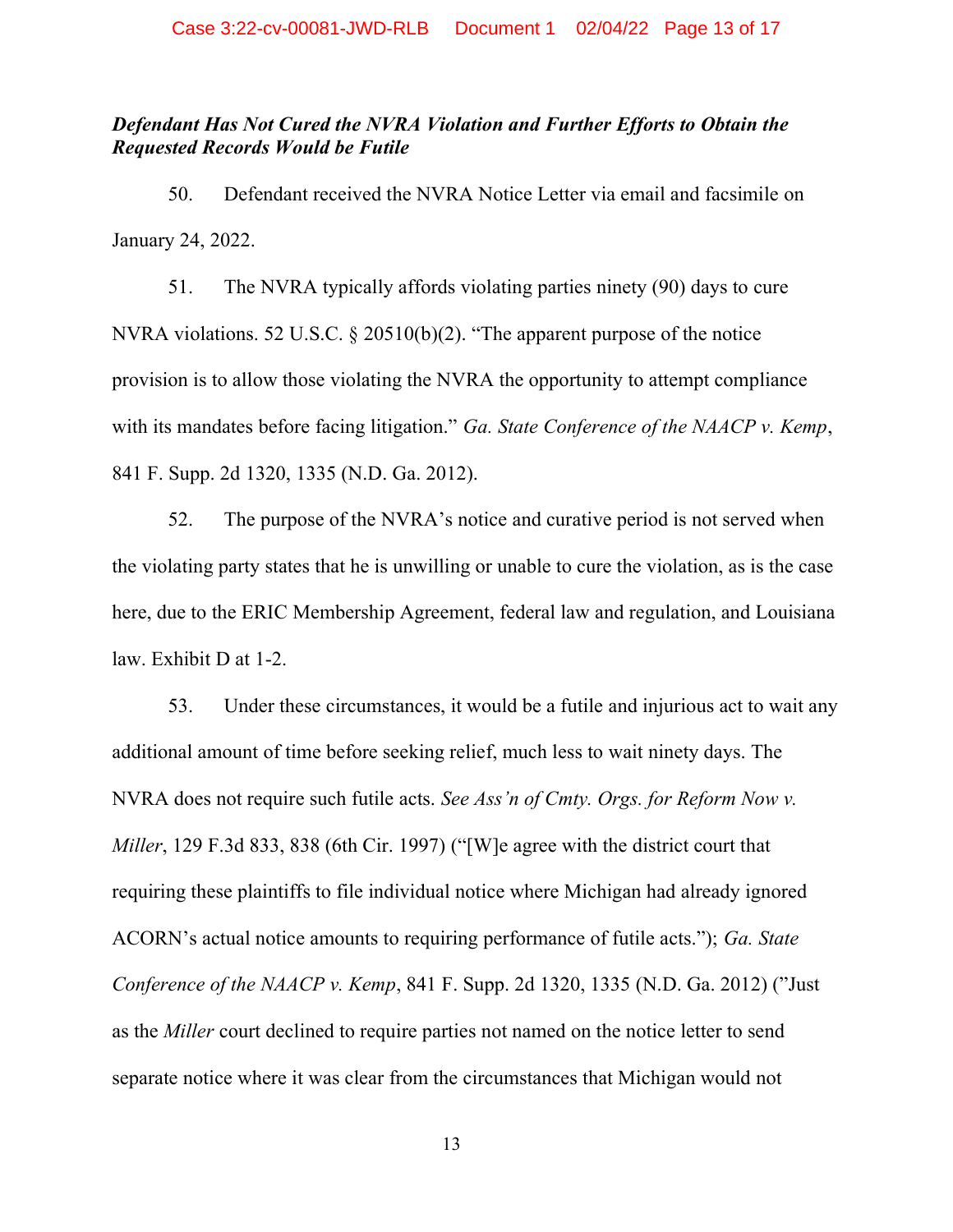comply absent litigation, this court will not require such a futile act from Peoples' Agenda in order to participate in this case.").

54. Because Defendant received notice of the NVRA violation and has stated his inability to cure the violation, this action is ripe.

#### Defendant's Actions Are Harming the Foundation

55. The requested records are records within the scope of the NVRA's Public Disclosure Provision.

56. The Public Disclosure Provision authorizes and entitles the Foundation to inspect and duplicate, or otherwise receive the requested records.

57. Defendant's violations of the NVRA are causing the Foundation to suffer a concrete informational injury because the Foundation does not have records and information to which it is entitled under federal law. FEC v. Akins, 524 U.S. 11, 21 (1998) ("[A] plaintiff suffers an 'injury in fact' when the plaintiff fails to obtain information which must be publicly disclosed pursuant to a statute.").

58. By denying the Foundation the ability to obtain the requested voter list maintenance records, Defendant is also impairing the Foundation's ability to, *inter alia*, (1) assess compliance by Louisiana with state and federal voter list maintenance obligations; (2) aid Louisiana in carrying out its voter list maintenance programs and activities; and, (3) educate the public about the same.

59. Defendant's violation of the NVRA is thus frustrating, impeding, and harming the Foundation's efforts to carry out its organizational mission and thereby injuring the Foundation.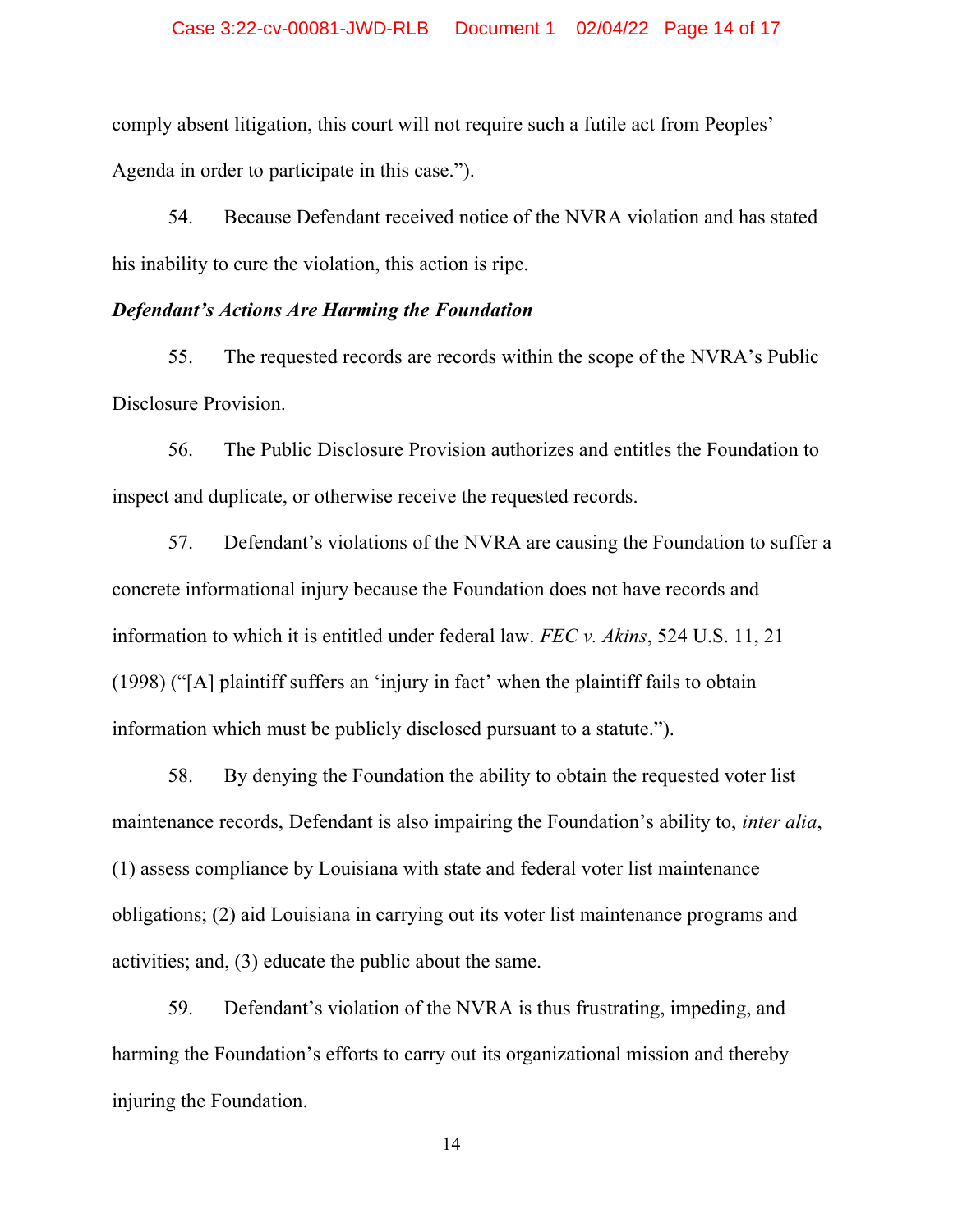60. The Foundation intends to request similar records from Defendant in the future.

#### COUNT I

# Violation of Section 8(i) of the NVRA, 52 U.S.C. § 20507(i)

61. The Foundation realleges the preceding paragraphs as if fully stated herein.

62. The requested record(s) are in the possession, custody, and control of Defendant.

63. Defendant is denying the Foundation access to records within the scope of the NVRA's Public Disclosure Provision and thereby violating the NVRA's Public Disclosure Provision.

64. Neither other federal laws nor federal regulations override the NVRA's Public Disclosure Provision as a matter of law.

65. Parties cannot contract to violate federal law. To the extent the ERIC Membership Agreement conflicts with the NVRA's obligation to publicly disclose voter list maintenance records, the ERIC Membership Agreement is void against public policy, invalid, and unenforceable.

66. La. R.S. 18:154(C)(1) and any other Louisiana statute, code, regulation, practice, or policy that conflicts with, overrides, or burdens the NVRA, a federal statute, is preempted and superseded under the Supremacy Clause and the Elections Clause of the Constitution of the United States. Arizona v. Inter Tribal Council of Arizona, 570 U.S. 1, 9 (2013). Such preempted laws are invalid and unenforceable.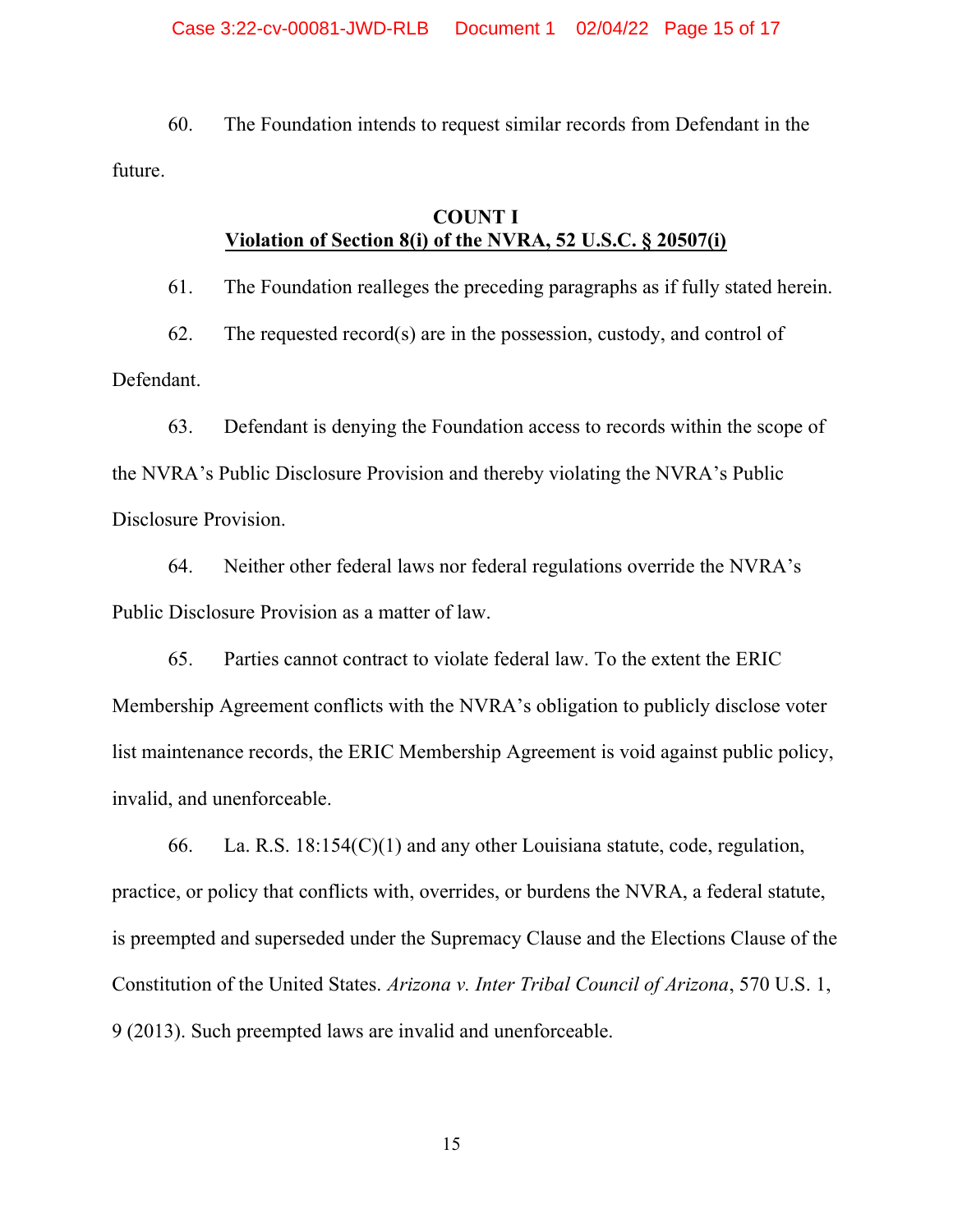67. Louisiana's policy of conditioning access to year of birth information on the payment of "additional processing costs" conflicts with the NVRA and is therefore invalid and unenforceable.

68. Louisiana's policy of withholding address information conflicts with the NVRA and is therefore invalid and unenforceable.

69. The Foundation is entitled to relief but has no adequate remedy at law.

#### PRAYER FOR RELIEF

WHEREFORE, Plaintiff prays for a judgment:

1. Declaring that Defendant is in violation of Section 8(i) of the NVRA for denying the Foundation the opportunity to inspect and copy the ERIC Deceased Data.

2. Declaring that Defendant is in violation of Section 8(i) of the NVRA for denying the Foundation the opportunity to inspect and copy all other requested records, and/or for placing impermissible conditions on the same opportunity.

3. Declaring that Section 8(i) of the NVRA preempts and supersedes La. R.S.  $18:154(C)(1)$  and any statute, code, regulation, practice, policy, or agreement with ERIC that prevents the Foundation from inspecting and copying the requested records, or data contained in them.

4. Ordering Defendant to provide the requested records to the Foundation, including voter list maintenance records received from ERIC.

5. Permanently enjoining Defendant from denying similar requests in the future.